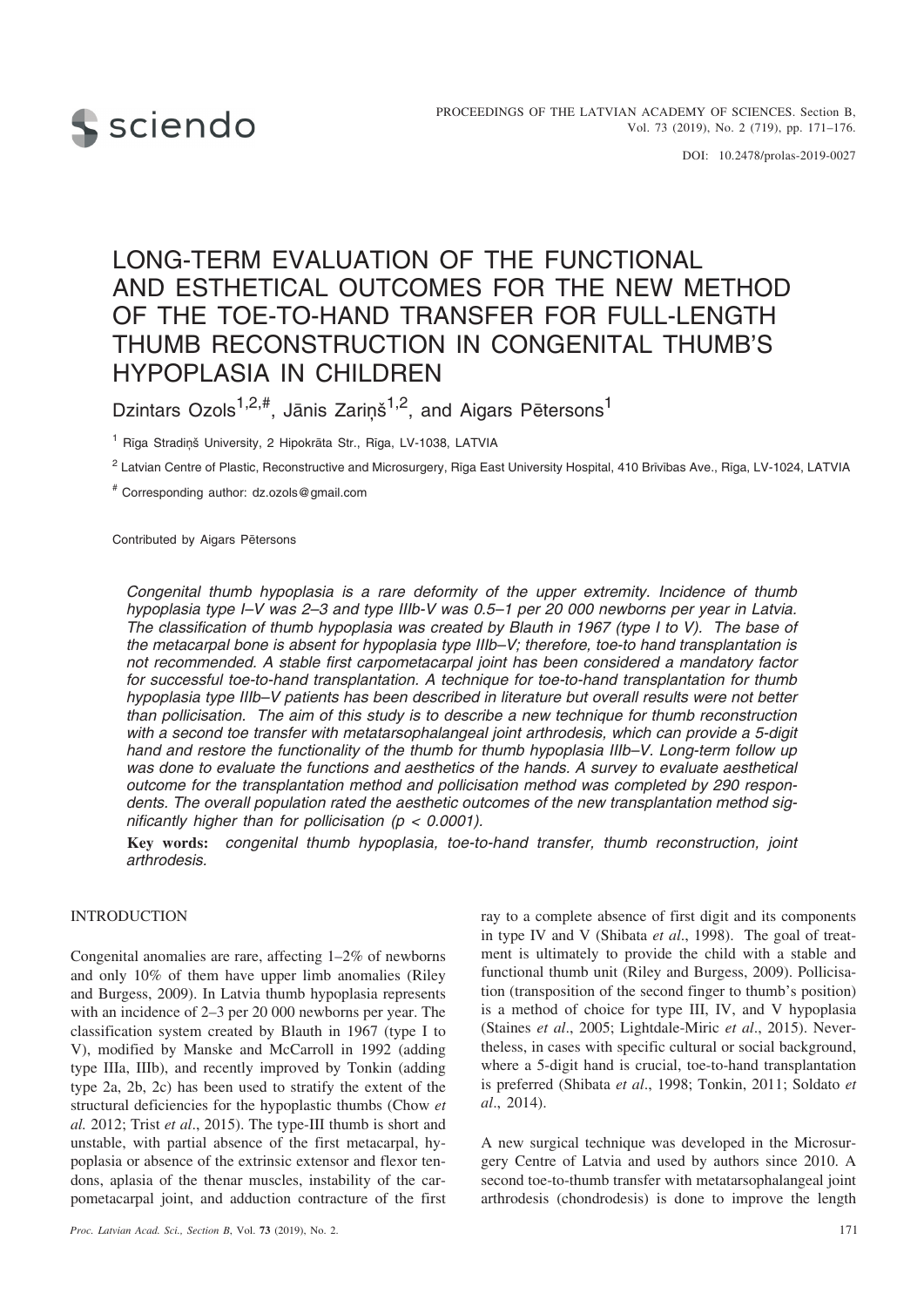and stability of neo metacarpal. The proximal interphalangeal joint (PIPJ) becomes a metacarpophalangeal joint (MCPJ) and the distal interphalangeal joint (DIPJ) becomes an interphalangeal joint (IPJ). Also, a "pseudo" first carpometacarpal joint (CMCJ) develops between the carpal bones and base of the metatarsal. The aim of this study is to describe the new technique for thumb reconstruction with a second toe transfer with metatarsophalangeal joint arthrodesis, which can provide a 5-digit hand and restore the functionality of the thumb for thumb hypoplasia IIIb–V. Longterm follow up was undertaken to evaluate the functions and aesthetics of the hands.

# MATERIALS AND METHODS

A total of two patients with thumb hypoplasia type IIIb had operations using the new toe-to-hand transplantation method. Both patients underwent long-term follow-up evaluation. A visual analogue scale (VAS) was used for aesthetic evaluation (Table 1). Patients and their parents were asked to give a score from 1 to 10 points (more is better) to two questions: "Does the transplanted toe look like a thumb?" and "Does the transplanted toe work like a thumb?". Prior to the toe transplantation three patients with type V and 1 patient with type IV thumb hypoplasia underwent the pollicisation procedure. Their post-operative aesthetic outcome was compared to the toe-to-hand transplantation using the VAS. To establish functionality patients were asked to complete the Disabilities of the Arm, Shoulder and Hand **(**DASH) survey. The range of motion (ROM) in three joints of the thumb was measured using a hand goniometer, the strength of the grasp and pinch grip were measured using a Jamar dynamometer, and the two-point discrimination test was performed. To determine the overall population's perspective on aesthetic outcomes between a 4-digit hand after the pollicisation and a 5-digit hand with a transplanted thumb, an internet survey was created. Responders were asked to give a VAS from 1 to 10 (more is better) points and to vote for better aesthetic outcome between toe transplantation, including donor-site, and pollicisation. Statistical evaluation was performed using the IBM SPSS Statistics v.22 (Statistical Package for the Social Sciences) Student's t-test and Wilcoxon–Mann–Whitney test.

|--|--|--|--|--|--|

COMPARISON OF THE AESTHETIC OUTCOMES BETWEEN THE POLLICISATION AND THE NEW TOE-TO-HAND TRANSPLANTA-TION METHOD

| Technique       | Patients' mean<br>VAS aesthetical<br>score | Survey's<br>responders' mean<br>VAS aesthetical<br>score | "This technique"<br>has better<br>aesthetic<br>outcomes."<br>(total n of<br>responders) |
|-----------------|--------------------------------------------|----------------------------------------------------------|-----------------------------------------------------------------------------------------|
| Pollicisation   | (4 patients)                               | 5.84                                                     | 35                                                                                      |
| Transplantation | (2 patients)                               | 7.04                                                     | 213                                                                                     |

The first patient was a ten-year-old girl with bilateral thumb hypoplasia – left hand grade I, right hand type IIIb. No operations for the left hand were performed. The right thumb was unstable and required reconstruction, but the patient and parents refused the pollicisation. Their requirement was a 5-digit hand. A new surgical method was developed the second toe transplantation with metatarsophalangeal joint arthrodesis to restore a functional full-length thumb in a 5-digit hand. Follow-up evaluation was done five years after thumb transplantation. The DASH score was 8. The VAS score for two questions  $-1$ ) Does the transplanted toe looks like a thumb? and 2) Does the transplanted toe work like a thumb? — were answered as ten points of ten. The grasp for left hand (healthy) was 28 kg and for right (reconstructed) hand — 30 kg; the difference between reconstructed vs healthy hand was 1.07. Pinch force for left hand (healthy) was 5 kg and for right (reconstructed) — 1 kg, and the difference between reconstructed vs healthy was 0.2. The strength measurements were good, and grasp force is even better in the operated hand. Active motion of the both thumbs were measured. ROM for the right (reconstructed) hand was CMCJ 20°; MCPJ 90° and for IPJ 45° and for the left (healthy) hand was CMCJ 20°; MCPJ 80° and for IPJ 50°. The results of follow up five years after the procedure seemed very satisfactory as there was active motion, stable CMCJ and functionality in the newly created thumb (Figs.  $1-2$ ).

The second patient was a two-year-old girl with a left radial longitudinal deficiency (RLD) grade IV (Bayne and Klug) and thumb hypoplasia type IIIb. Bilateral second toe transfers to reconstruct radial longitudinal deficiency were performed as a two-step procedure. In the first stage, radial longitudinal deficiency was treated using second metatarsal joint transplantation at the age of two and a second stage for the thumb reconstruction second toe transplantation with MTPJ arthrodesis from the left foot was used to restore a functional thumb at the age of four (Ozols *et al*., 2018). Follow-up evaluation was done at the age of 84 months, three years after the thumb reconstruction. The DASH score was 10.7. The VAS score for the question: Does the transplanted toe look like a thumb? — was answered as ten



*Fig. 1.* Not stable, not functional thumb hypoplasia (1a–1b no flexion or extension possible). Functional outcome after toe to hand transplantation with MTPJ arthrodesis (5-year follow-up) (1c maximal flexion and 1d maximal extension).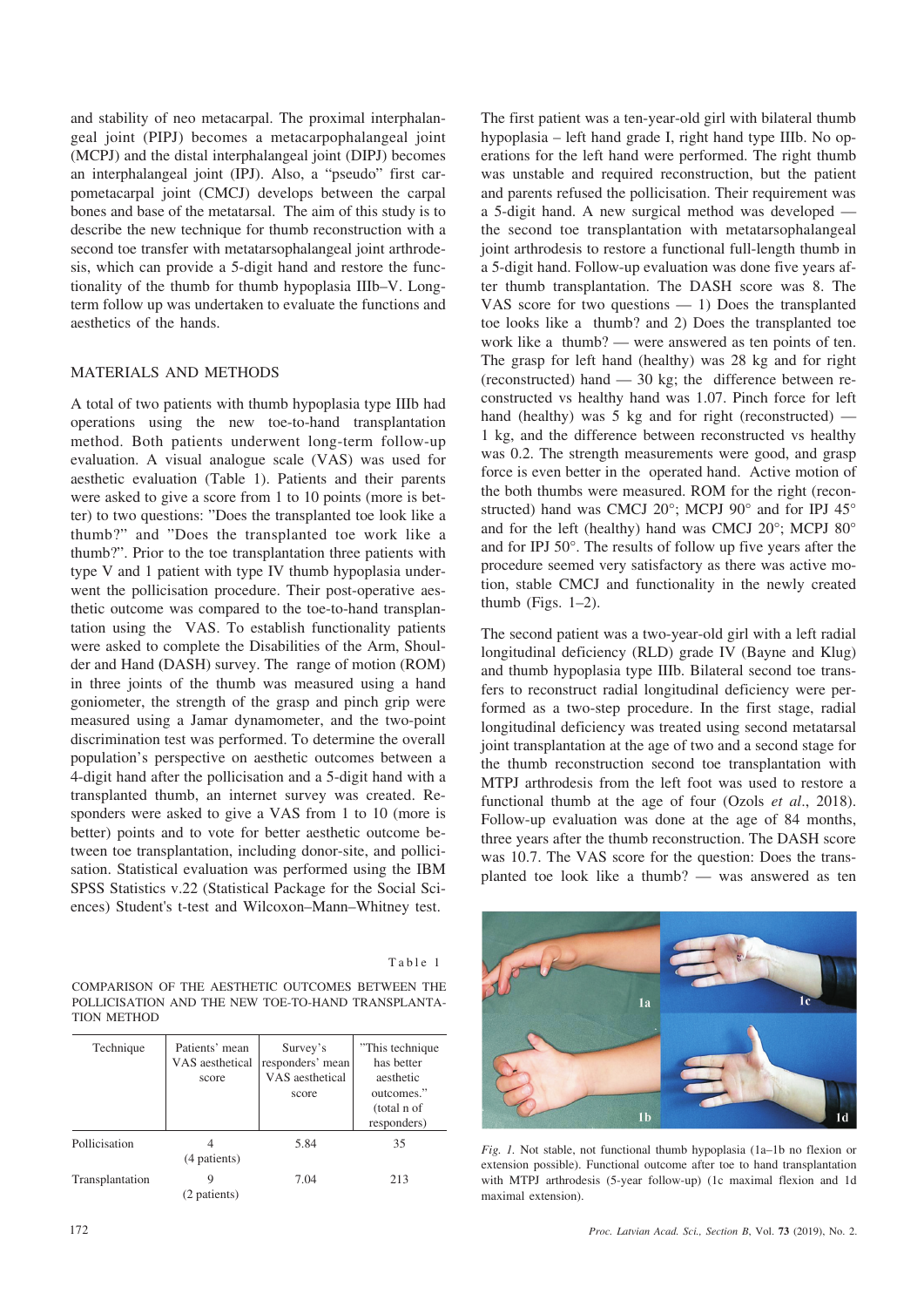

*Fig. 2.* X ray for thumb hypoplasia IIIb, no metacarpal base presented (1a). 5-year follow-up (1b) growth plates closed maximal metacarpal length achieved for 48 mm. Stable neo trapeziometacarpal joint with possible movement for 20°. Place of arthrodesis of metatarsophalangeal joint marked with arrow.

points. The VAS score for the question — Does the transplanted toe works like thumb? — was answered as five out of the ten. Grasp for left hand (healthy) was 9 kg and for right (reconstructed) hand was 2 kg; the difference between reconstructed hand vs healthy was 0.22. Pinch force for the left hand (healthy) was 3 kg and for the right (reconstructed) was 0.5 kg, with difference between reconstructed vs healthy  $-0.17$ . The strength measurements were poor, as would be expected, but the patient was able to pinch and grasp to hold small and big objects, and she used her hand in the everyday activities. Active motion of the both thumbs was measured. ROM for the right (reconstructed) hand was CMCJ 15 $\degree$ ; MCPJ 90 $\degree$  and for IPJ 10 $\degree$  and for left (healthy) hand was CMCJ 20°; MCPJ 60° and for IPJ 60°. Active motion of the thumb and wrist joint was possible for reconstructed radial longitudinal deficiency. The MTPJ transfer provided stability and functionality for the wrist. There was stability in the CMCJ, which allowed a stable grasp.

**Surgical technique.** The second toe is usually selected for thumb reconstruction because of its constant and well described vascular anatomy. The second toe consists of 3 joints — MTPJ, PIPJ, and DIPJ. To reconstruct a thumb only two joints are required — MCPJ and IPJ. MTPJ is anatomically similar to MCPJ, but with one major difference — MTPJ is limited to flexion. The MCPJ range of motion is of 30–0–90 $^{\circ}$ , but for MTPJ — 80–0–30 $^{\circ}$ ; therefore, the MTPJ is very difficult to use for thumb reconstruction and in our operations we made an arthrodesis to obtain a long and stable thumb. There was no additional fixation or ligament reconstruction of the CMCJ. Metatarsal bone can be fixated on a trapezium or in a place that looks acceptable for the new thumb.

Flexor and extensor tendon reconstructions are very important to predict a good functional outcome. In our operations, *extensor indicis proprius* (EIP) was used for *extensor pollicis longus* (EPL), and second interosseous muscles, if available, were used for abductor and *palmaris longus* (PL) for *flexor pollicis longus* (FPL).

Ethics approval was received before the study, in 2014, from the Riga East Eniversity Hospital Ethical Committee.

#### RESULTS

The parents were very satisfied with both aesthetic outcomes and functionality of the thumb created using the new toe-to hand transplantation method. The combined VAS score for aesthetic and functionality answered by families of both patients who underwent the toe-to hand transplantation were rated on average with 8.55 (5–10) points (Fig. 3). The VAS score given by the first patient was ten points for aesthetical appearance of the thumb and functionality was rated as eight points of ten. The second patient gave also ten points for aesthetics and five points for functionality. The parents were less satisfied because of the deformity after radial club hand reconstruction. Patients gave scores of 8.0 and 10.7 points in the DASH survey with an average DASH score as 9.35 points. Grasp and pinch was possible with a stable CMCJ. Both evaluated patients had a stable thumb with possible movements in CMCJ, MCPJ, and IPJ that ensured good grasp and pinch. Both patients used their hands in daily life. No donor side complains were observed. Families of patients who had underwent pollicisation procedure gave and average VAS of 6.7 (5–8) points and the DASH score was 19.8 (6–26.7).

Long-term functional and aesthetical evaluation results for patients who underwent reconstruction using the new toe-to hand method or classical pollicisation method could not be statistically evaluated as the patient groups were too small. To compare aesthetical results for the new toe-to hand transplantation method and classical pollicisation method, a public survey was used. The survey was completed by 290 respondents. Social media platforms such as *Facebook* and *WhatsApp* were used for distribution*.* Most of the respondents were female (195 respondents), aged between 19 and



*Fig. 3*. Results of toe-to-hand transplantation and pollicisation aesthetic outcomes by visual analogue scale (VAS) survey. The new transplantation method was evaluated higher with an average of seven points than that for pollicisation (average of six points).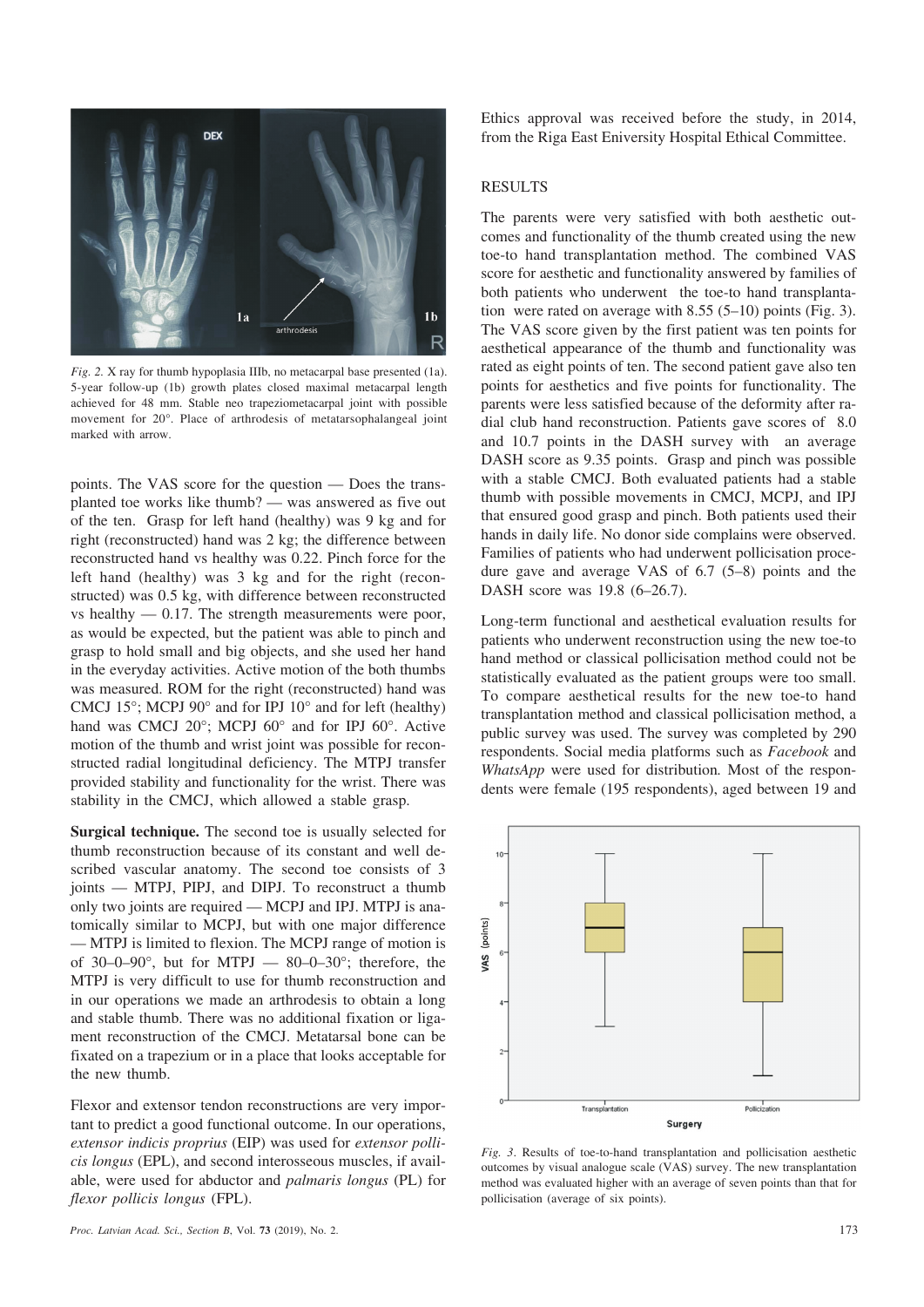30 years (185 respondents). VAS for the toe transplantation was 7.04 (3–10), whereas for the pollicisation  $-$  5.84  $(1-10)$  (Table 1). The scores significantly differed ( $p <$ 0.0001). VAS for the toe donor site was  $7.41$  (1–10). For the question" Which technique has better aesthetic outcomes?" 213 respondents answered "transplantation", 35 respondents selected pollicisation and 42 respondents considered both options to have equally good results.

# DISCUSSION

The congenital thumb hypoplasia represents with lack of functions and significantly affects quality of life in development of the afflicted child. Therefore, every case of hypoplastic thumb must be evaluated, all potential risks identified, and a proper plan of reconstruction applied. Despite the development of the classification systems and clarifications of each type, there is still ongoing discussion on which method is superior to others. Overall generalisation cannot be applied to all patients. There are different methods with various functional outcomes for the hypoplastic thumb reconstructions described in the literature. These are pollicisation (Buck-Gramcko 1971), metacarpal lengthening, hemimetatarsal transfer (Chow *et al*., 2012), free joint (Foucher *et al*., 2001) and toe-to-hand transplantation (Tu *et al*., 2004; Jones and Kaplan, 2013).

The concept of the surgery is directed towards the addition or removal of tissue, correction of deformity and stabilisation of joints to maintain their mobility. The carpometacarpal joint is perhaps the major determinant of effective thumb mobility, and is less important at metacarpophalangeal and interphalangeal joints to preserve stability (Tonkin, 2011). Several authors prefer pollicisation as the first choice for hypoplastic thumb reconstruction, as it provides optimal thumb function and satisfactory results (Riley and Burgess, 2009; Light and Gaffey, 2010; Tonkin, 2011). Others have reported that pollicisation results in poor strength, cosmetics and overall function, and normal dexterity is achieved using more altered control strategies (Lightdale-Miric *et al*., 2015). Pollicisation can be very controversial also in cases of type III and IV, where a 5-digit hand is transformed into a 4-digit hand. It is also very crucial in societies with a specific cultural or social background.

In type III and IV hypoplasia, the carpometacarpal joint can be reconstructed through the transfer of both vascularised and non-vascularised metatarsophalangeal joints (Foucher *et al.*, 2001). Shibata *et al*. (1998) suggests that an unstable hypoplastic IIIb thumb can be reconstructed with a free vascularised metatarsophalangeal joint transfer and adequate motions can be achieved with tendon transfers. Another option is to transfer the reverse non-vascularised distal twothirds of the fourth metatarsal bone, reported (Tan and Tu, 2013) on a series of patients undergoing free second toe– metatarsal bone transfer for reconstructing type IIIb and IV thumbs. However, the results often reported a less functional hand compared with index finger pollicisation (Tan and Tu, 2013).

There are only a few studies that suggest microsurgical toeto-hand transfers for type III and IV hypoplasia, due to technical difficulties and donor site morbidity (Tu *et al*., 2004; Ozols *et al*., 2018). The main aim of the new technique for thumb reconstruction with second toe transplantation and MTPJ arthrodesis (chondrodesis) was salvage of a 5-digit hand and restoration of the functionality of the thumb. Evidently, this method can be an alternative for pollicisation in reconstruction of thumb hypoplasia type IIIb–V. We consider that MTPJ arthrodesis is an answer for stability and length of the thumb. There are no doubts about the CMCJ stability without ligament reconstruction, and it appears that paediatric patients can make stable pseudo joints. A stable thumb can be achieved even without trapezium bone. The second toe transplantation is very difficult for young patients, but it is possible to achieve good functionality and good donor side cosmetics. We performed the second MTPJ transplantation for radial club hand deformity as suggested previously (Vilkki, 2008) and conducted another toe transplantation for thumb reconstruction in two separate operations. The results for 5-digit hand reconstruction in radial club hand patients is very difficult to predict, but in our case, the results were satisfactory (Ozols *et al*., 2018).

The width of the hand is maintained, which assists grip. However, the problems are many: scarring is significant, the "new" thumb remains small and may require lengthening, joints are often unstable, requiring fusion subsequently, and mobility is poor (Tonkin, 2011). Toe transplantation for thumb hypoplasia patients was performed by Tu in 2004 (Tu *et al*., 2004). The main differences with our technique was in the first CMCJ arthrodesis and MCPJ enforcement by ligament repair, where in our cases the CMCJ was developed as a stable and functioning joint and arthrodesis was done in the MTPJ and no ligament repairs and intrinsic rebalancing needed. A stable and long first metacarpal bone created using MTPJ arthrodesis is an option provided by our technique. Then the PIPJ and DIPJ of transplanted toe becomes IPJ and MCPJ of the new thumb, which works similar as in the pollicisation technique. The time of the procedure was expanding up to even 12 hours, which is three times longer than in our experience. Previously reported problems have been significantly reduced ROM and difficulties providing a strong grip (Tu *et al*., 2004; Tan and Tu, 2013). Congenital hand deformities are rare and it is difficult to collect a wide series of treated patients. Results for aesthetical appearance of the thumb rated by families of the patients gave a VAS score of  $8.75$  (5–10) for the new method and 6.25 (2–8) for the classical pollicisation method. The public survey for the new to-to hand transplantation method resulted in a slightly higher VAS score (7.04, 3–10), which was not surprising as families of patients can evaluate problematic hands better. The public survey results showed that the new toe-to-hand transplantation procedure was evaluated significantly higher ( $p < 0.0001$ ). The aesthetical results and functional results as DASH score were 9.35 (8–10.7) points for the new method and 19.8 (6–26.7) for the pollicisation method indicating the toe-tohand transplantation using the new method was successful.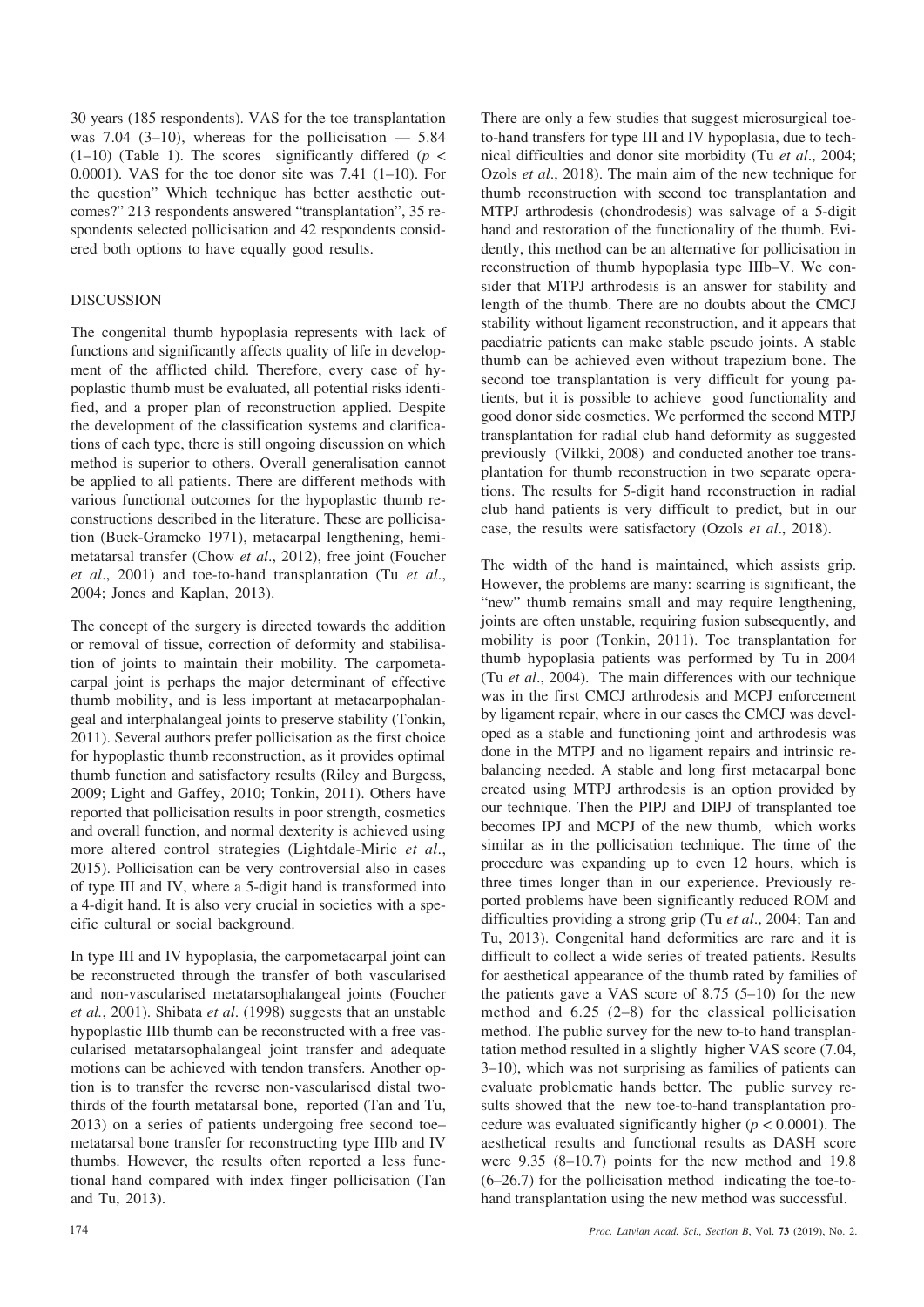# **CONCLUSION**

Thumb hypoplasia is a rare congenital deformity of the hand. Thumb hypoplasia IIIb (Blauth) can be expected every two years in Latvia. We are able to present a new second toe-to-hand transplantation with metatarsophalangeal joint arthrodesis method with good functional and aesthetical results. Long-term functional and aesthetical results for the new surgical method were better than the functional results for the pollicisation method. The DASH score 9.35 points for the toe-to-hand transplantation and 19.8 points for pollicisation. Aesthetical results (VAS score) for the new toe-to-hand transplantation method was 8.55 and for the pollicisation — 6.7. A public survey with 290 responders showed significantly higher scores for aesthetical results for the functional thumb in the five digit hand created by the new toe-to hand transplantation method, in comparison of the four digit hand created by pollicisation.

We are able to present good functional and aesthetical outcome for our new toe-to-hand transplantation method. These are preliminary results for our newly created toe-tohand method but this method can provide a stable, functional and aesthetic thumb in a five digit hand. The aesthetical survey clearly showed that responders prefer a functional five digit hand created by the new toe-to hand method instead a four digit hand provided by the classical pollicisation method.

# CONFLICT OF INTERESTS

The authors declared no potential conflicts of interest with respect to the research, authorship, and/or publication of this article.

#### REFERENCES

- Buck-Gramcko, D. (1971). Pollicization of the index finger. *J. Bone Joint Surg*., **53** (8), 1605–1617.
- Chow, C., Ho, P., Tse, W., Hung, L. (2012). Reconstruction of hypoplastic thumb using hemi-longitudinal metatarsal transfer. *J. Hand Surgery* (European Volume), **37** (8), 738–744.
- Chow, C. S., Ho, P. C., Tse, W. L., Hung, L. K. (2012). Reconstruction of hypoplastic thumb using hemi-longitudinal metatarsal transfer. *J. Hand Surg. Eur*., **37** (8), 738–744.
- Foucher, G., Medina, J., Navarro, R. (2001). Microsurgical reconstruction of the hypoplastic thumb, type IIIB. *J. Reconstr. Microsurg*., **17** (01), 009–016.

Received 30 November 2018 Accepted in the final form 18 February 2019

- Foucher, G., Medina, J., Navarro, R. (2001). Microsurgical reconstruction of the hypoplastic thumb, type IIIB. *J. Reconstr. Microsurg.*, **17** (1), 9–15.
- Jones, N. F., Hansen, S. L., Bates, S. J. (2007). Toe-to-hand transfers for congenital anomalies of the hand. *Hand Clinics*, **23** (1), 129–136.
- Jones, N. F., Kaplan, J. (2013). Indications for microsurgical reconstruction of congenital hand anomalies by toe-to-hand transfers. *Hand*, **8** (4), 367–374.
- Light, T. R., Gaffey, J. L. (2010). Reconstruction of the hypoplastic thumb. *J. Hand Surg. Amer*., **35** (3), 474–479.
- Lightdale-Miric, N., Mueske, N. M., Lawrence, E. L., Loiselle, J., Berggren, J., Dayanidhi, S., Stevanovic, M., Valero-Cuevas, F. J., Wren, T. A. L. (2015). Long term functional outcomes after early childhood pollicization. *J. Hand Ther*., **28** (2), 158–166.
- Ozols, D., Zarins, J., Petersons, A. (2018). Bilateral second toe transfers to reconstruct radial longitudinal deficiency: A case report. *J. Hand Surg. Eur*., **43** (10), 1114–1116.
- Riley, S. A., Burgess, R. C. (2009). Thumb hypoplasia. *J. Hand Surg. Amer*., **34** (8), 1564–1573.
- Shibata, M., Yoshizu, T., Seki, T., Goto, M., Saito, H., Tajima, T. (1998). Reconstruction of a congenital hypoplastic thumb with use of a free vascularized metatarsophalangeal joint. *J. Bone Joint Surg. Amer*., **80** (10), 1469–1476.
- Soldato, F., Zlotolow, D. A., Kozin, S. H. (2014). Thumb hypoplasia. *J. Hand Surg*., **38** (7), 1435–1444.
- Staines, K. G., Majzoub, R., Thornby, J., Netscher, D. T. (2005). Functional outcome for children with thumb aplasia undergoing pollicization. *Plast Reconstr. Surg.*, **116** (5), 1314–1323; discussion 1324–1315.
- Tan, J., Tum Y.-K. (2013). Comparative study of outcomes between pollicization and microsurgical second toe-metatarsal bone transfer for congenital radial deficiency with hypoplastic thumb. *J. Reconstr. Microsurg*., **29** (9), 587–592.
- Tonkin, M. (2011). Surgical reconstruction of congenital thumb hypoplasia. *Indian J. Plast. Surg.,* **44** (2), 253–265.
- Trist, N. D., Tonkin, M. A., van der Spuy, D. J., Yoon, A., Singh, H. P., Lawson, R. D. (2015). Stability of the basal joints of the new thumb after pollicization for thumb hypoplasia. *J. Hand Surg. Amer.*, **40** (7), 1318–1326.
- Tu, Y.-K., Yeh, W.-L., Sananpanich, K., Ueng, S. W.-N., Chou, Y.-C., Ma, C.-H., Lee, Z.-L. (2004). Microsurgical second toe-metatarsal bone transfer for reconstructing congenital radial deficiency with hypoplastic thumb. *J. Reconstr. Microsurg*., **20** (03), 215–225.
- Tu, Y. K., Yeh, W. L., Sananpanich, K., Ueng, S. W., Chou, Y. C., Ma, C. H., Lee, Z. L. (2004). Microsurgical second toe-metatarsal bone transfer for reconstructing congenital radial deficiency with hypoplastic thumb. *J. Reconstr. Microsurg.*, **20** (3), 215–225.
- Vilkki, S. K. (2008). Vascularized metatarsophalangeal joint transfer for radial hypoplasia. *Semin. Plast. Surg*., **22** (3), 195–212.